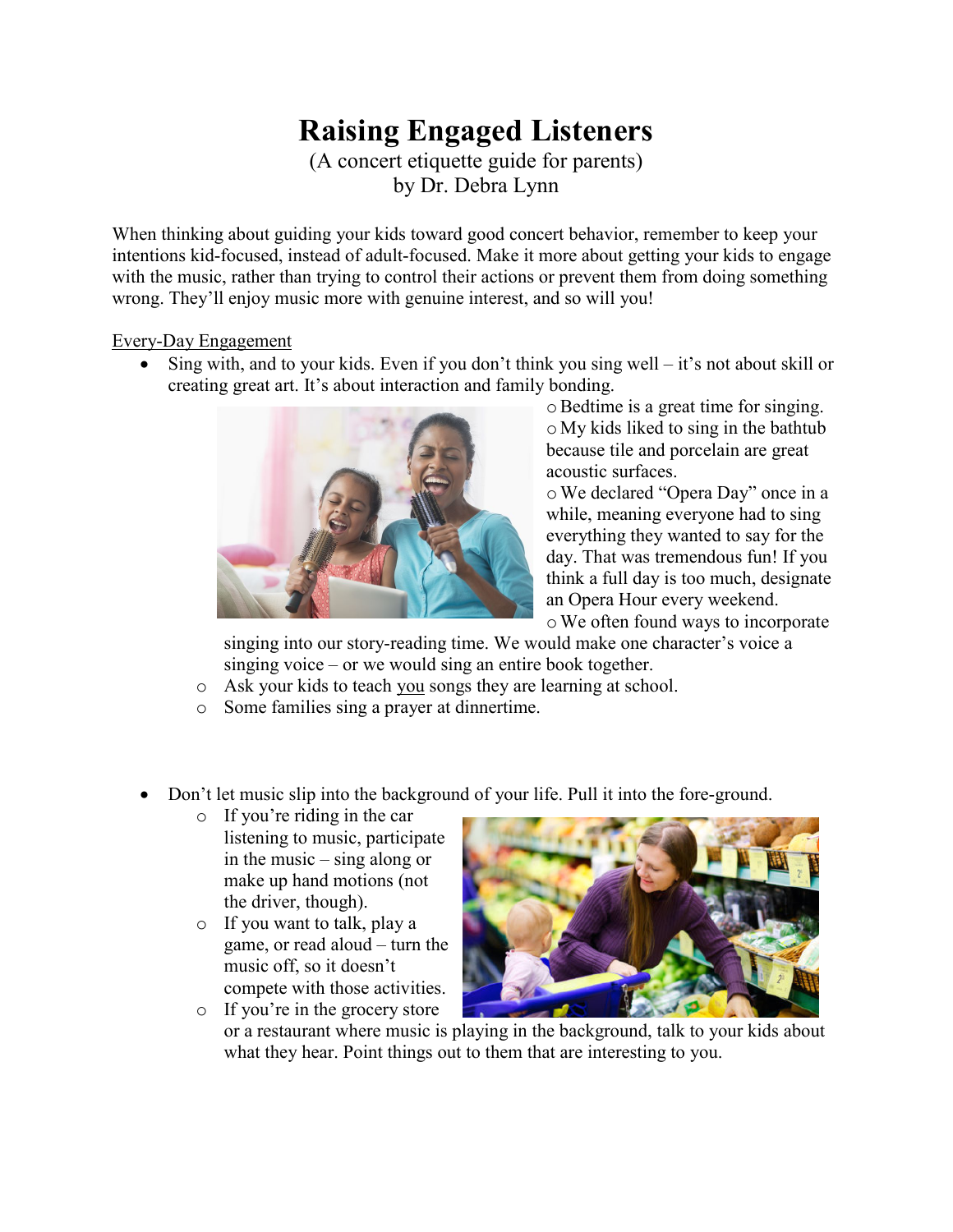• "Arena-ism" is a word I use to describe the phenomenon of behavior that exists when we don't realize the performers are affected by noise or distractions coming from the audience. This is because we forget that a live intimate/acoustic concert is different from a movie, sports event, or rock concert. Help your kids empathize with musicians. When you see someone playing or singing on television or YouTube, talk about what that performer might be experiencing:



o "I bet they have to really concentrate to play their instrument so well!" o "Do you think those spotlights are hot? I think that might be why that performer is sweating a little." o "Wow, I would be nervous playing in front of so many people. It looks exciting, but a little scary too." o "Those people onstage are all listening closely to one another. Can you tell?"

"I'll bet they had to practice for hours to learn that music.

Pre-Concert Activities – there's a lot parents can do before the concert to help prepare their kids to engage with the music so the whole family can enjoy the experience together. Instrumental music is particularly difficult for people to connect with because popular music is typically sung. The story is told in words, so we don't have to depend on our imagination to do any of the work. So, if you're prepping your kids for an instrumental concert, design some activities that focus on music *without* lyrics.

• Play a short instrumental piece and ask your kids to make up or act out a story that the music might be telling. This will require multiple hearings of the same piece, so keep it short. Let them listen a couple of times to gather their thoughts before revealing their story. My kids enjoyed making up an interpretive dance to instrumental works, and they loved to include scarves, streamers, or small props.



- Make up lyrics to an instrumental piece. This helps kids search for and connect with particular themes and sing-able melody lines. The made-up lyrics don't have to make sense or rhyme – just let it just be about fun and connecting with the music.
- Isolate particular rhythmic patterns and echo them back and forth. This can be done by clapping, stomping, marching, banging on pans, or anything you can use to make a sound.
- Practice concert situations. Watch a concert on television or YouTube and talk about what you are seeing and hearing. Talk about when it's okay to applaud. Talk about intermission, entr'acte, etc.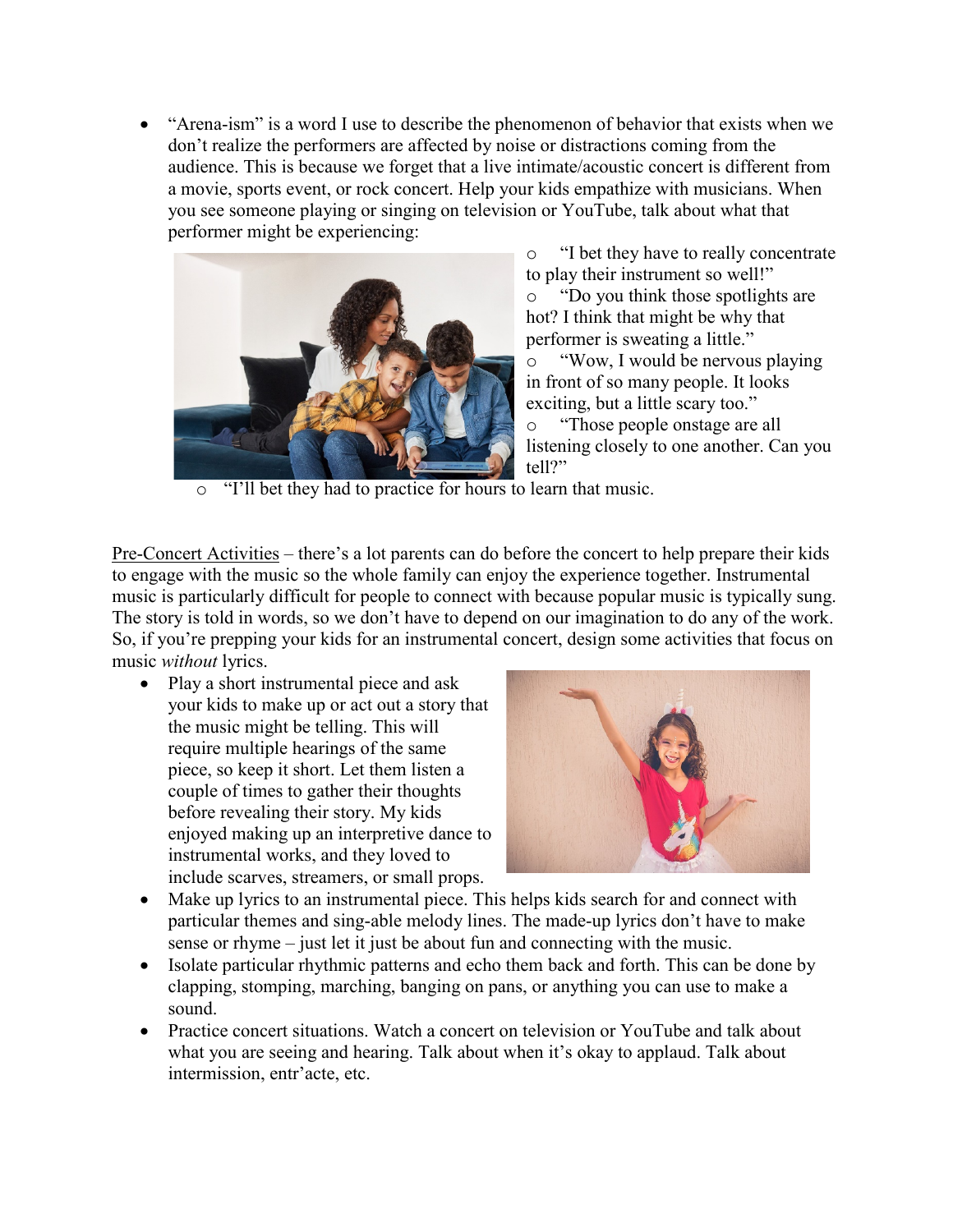• Do your homework! Contact the conductor or one of the performers to get some details about the concert ahead of time.



o Are there are parts of the concert that are more kid-friendly than other parts?

- o How long will the concert be?
- o What is the repertoire?

o Familiarize your kids with the pieces before the concert. They will anticipate those pieces and excitedly await hearing them at the concert.

o Talk to your kids about instruments

they will see and hear on the concert. Look those instruments up on YouTube and talk about how they are constructed or played. You don't have to be an expert – just talk about what you see and hear.

o If there's a guest soloist, look that person up on the internet with your kids. Read their bio – find out where they were born, or if they have kids, etc.

Concert Day

- Don't try to have your kids sit through an entire concert at first. Work your way up to the 90-minute full-blown experience. Plan to leave at intermission, or only attend the second half. It's absolutely okay to leave during a concert, as long as you do so between pieces of music (during applause is a signal).
- Bring along some crackers and a drink in a sealable container, and step out into the lobby to let the kids have a snack break during the concert.
- Be sure your kids are rested and mentally ready for the concert. Don't attend concerts that disrupt their napping or eating schedules. Kids can't enjoy a concert when they are tired or hungry.
- Be sure you have plenty of time to get to the concert. If everyone is in a rush and stressed out about getting there on time, kids will associate art music with stress and frustration.

Remember, it takes longer to take kids anywhere than it takes to get there yourself. When determining your departure time, consider drive time, traffic back-ups, parking time, box office time, and time to find your seats and get settled.

• Have kids use the restroom before the concert begins – or at least show them where the restrooms are before the concert. Children can become anxious when they are in a new place and don't know where the restrooms are.